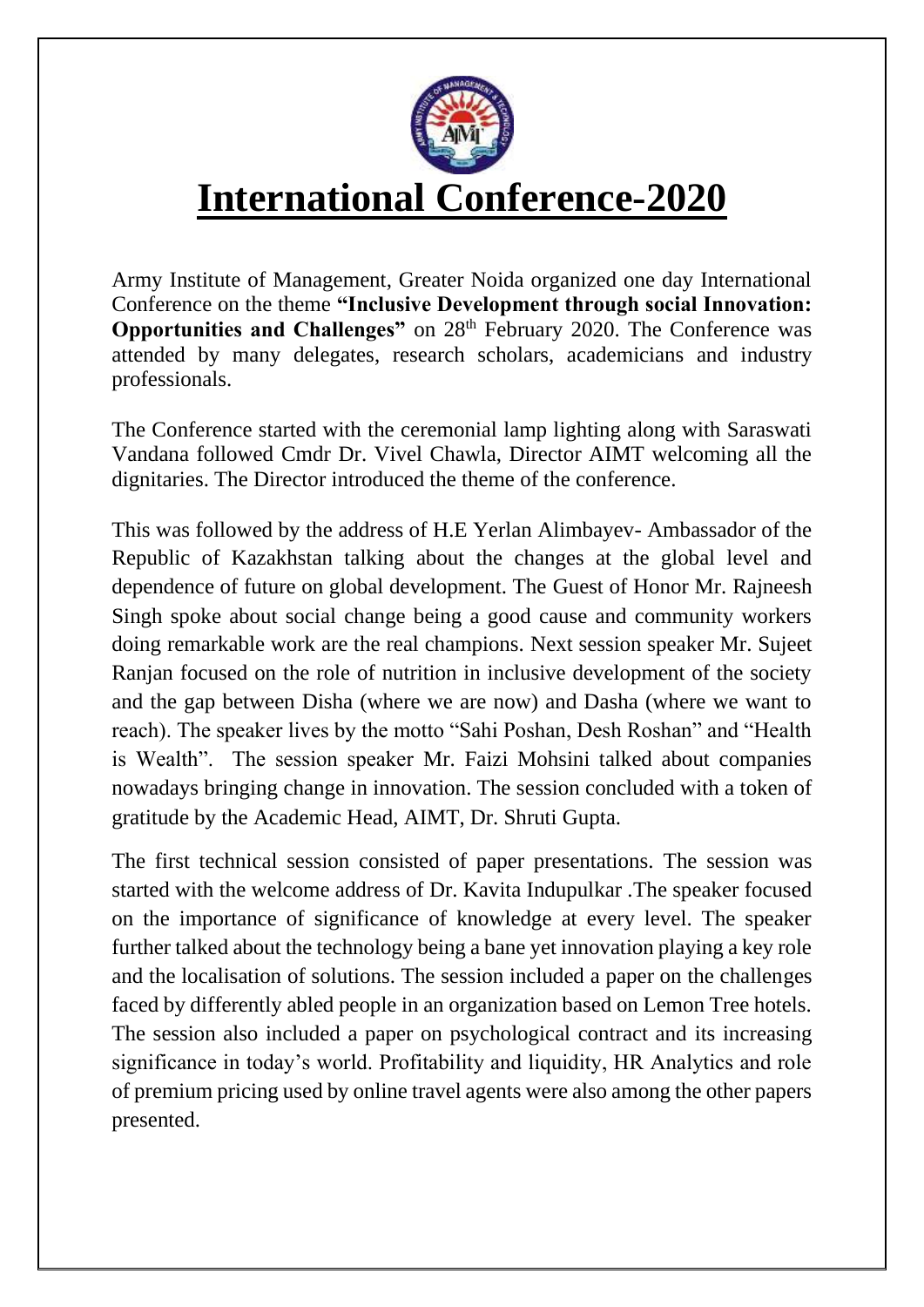The second technical session commenced with Dr. Prashant Dev Yadav focusing on the significance of social innovation. The session included paper presentation on topics of impulse buying, retail marketing and empowering sections of societies. The topics of market basket analysis and the urban health revolution with fitness bands were also discussed. The session was concluded by vote of thanks by Dr. Babita Bhati, internal coordinator and certificate distribution.

The valedictory session commenced with a welcome address by Cmdr. Dr. Vivek Chawla, Director, AIMT. The session initially focused on rise of conscious capitalism and purpose beyond profits of giving back to the society. The session speaker Mr.Praveen Karn talked about importance of inclusive development and social innovation for businesses apart from profits. The session speaker Mr. Kushal Sharma talked about rural marketing, focus on skill ability of new technologies which help in social innovation. At the end, Ms. Sumita Ghose, Chief Guest of the valedictory session and founder of Rangsutra shared her journey how she decided to start her own company to help rural artisans, she needed capital. But no bank was willing to give her a loan because she had nothing to show by way of collateral. Instead of abandoning the idea she turned to weavers and craftspeople and offered them equity. To become shareholders, 1000 artisans invested Rs. 1000 each, providing her with a seed fund of a respectable Rs. 10 lakh. With her own money and contributions from her family, friends and well-wishers, she began the company on a small scale. The session concluded with vote of thanks by Prof. Rahul Verma Conference Convener, AIMT.

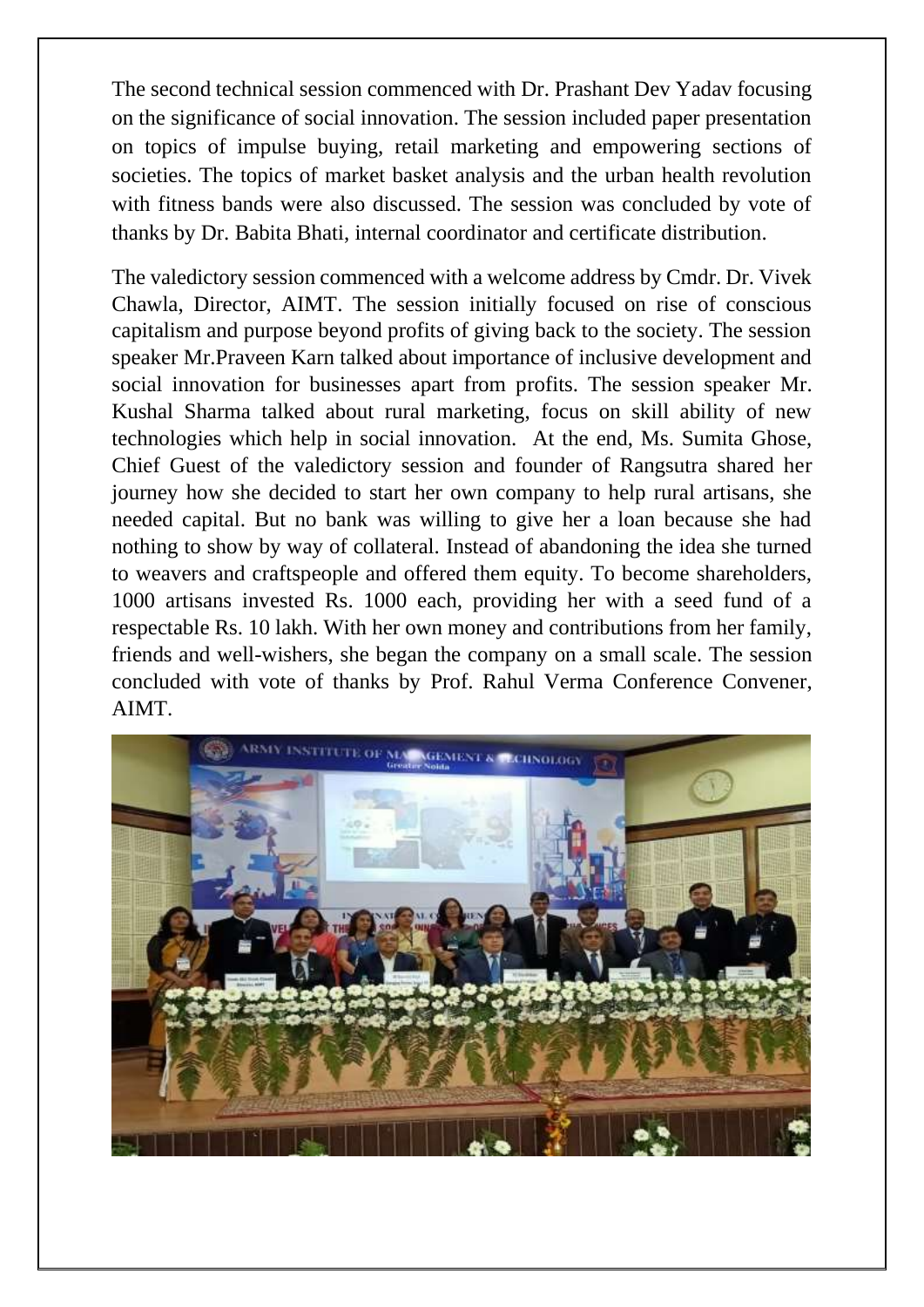